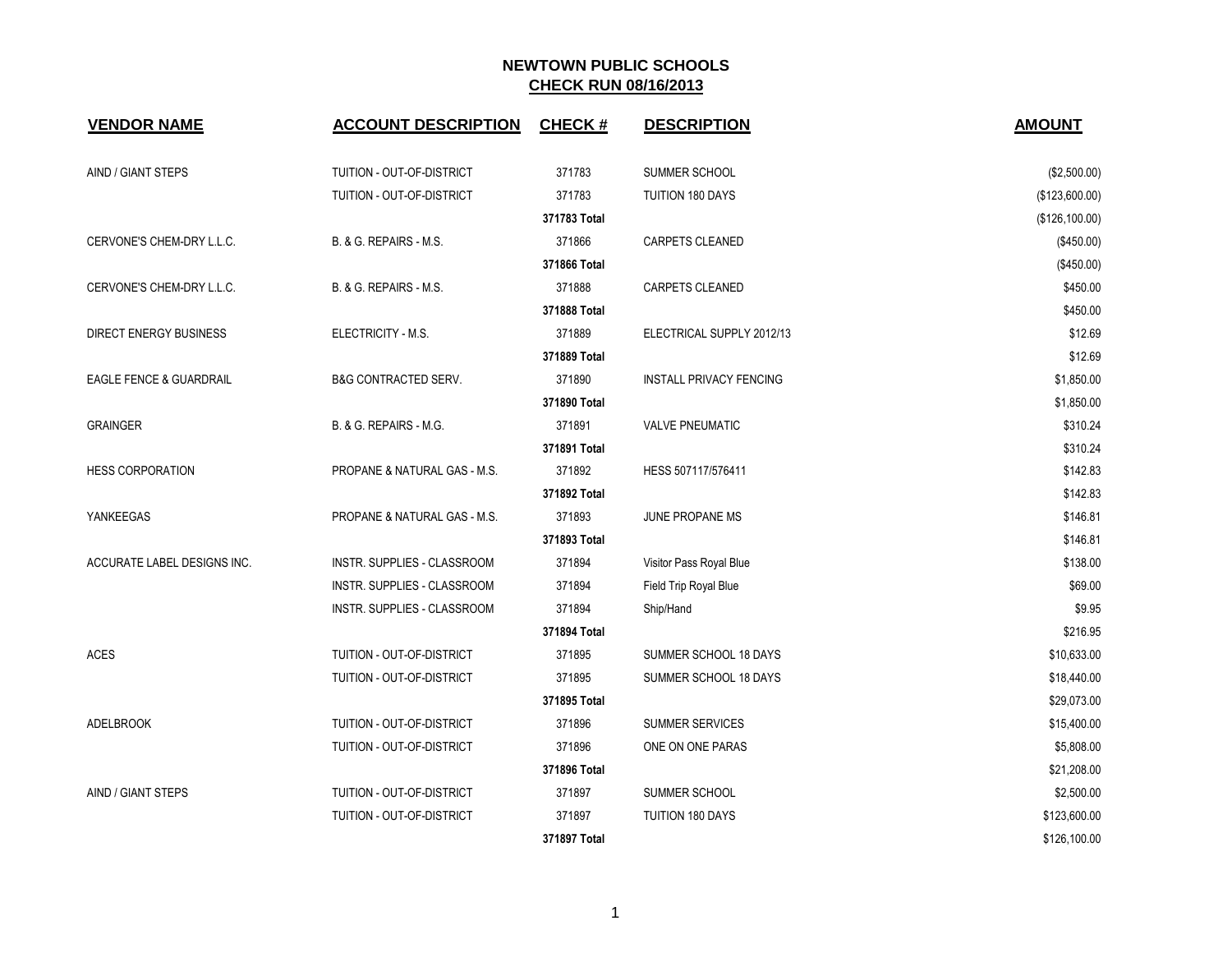| <b>VENDOR NAME</b>                                          | <b>ACCOUNT DESCRIPTION</b>      | <b>CHECK#</b> | <b>DESCRIPTION</b>                                                            | <b>AMOUNT</b> |
|-------------------------------------------------------------|---------------------------------|---------------|-------------------------------------------------------------------------------|---------------|
| AMERICAN LIBRARY ASSOCIATION                                | MEMBERSHIPS - CLASSROOM         | 371898        | Regular Membership Basic Dues                                                 | \$130.00      |
|                                                             | MEMBERSHIPS - CLASSROOM         | 371898        | American Assoc. of School Libraries Membership                                | \$50.00       |
|                                                             |                                 | 371898 Total  |                                                                               | \$180.00      |
| AQUARION WATER COMPANY OF CT                                | WATER - S.H.                    | 371899        | WATER USAGE FOR JUNE 2013 S/H                                                 | \$315.61      |
|                                                             |                                 | 371899 Total  |                                                                               | \$315.61      |
| ASSOCIATION FOR MIDDLE LEVEL EDUCATION MEMBERSHIPS - ADMIN. |                                 | 371900        | Institutional Membership-Professional Dues                                    | \$280.00      |
|                                                             |                                 | 371900 Total  |                                                                               | \$280.00      |
| AT&T                                                        | TELEPHONE & CABLE               | 371901        | <b>SERVICES 2013/14</b>                                                       | \$59.32       |
|                                                             |                                 | 371901 Total  |                                                                               | \$59.32       |
| ATRION NETWORKING CORPORATION                               | EQUIPMENT - INFO. TECH.         | 371902        | Cicso phones, installation, licenses, Professional Engineering Services       | \$29,991.12   |
|                                                             |                                 | 371902 Total  |                                                                               | \$29,991.12   |
| <b>BAGEL DELIGHT</b>                                        | OTHER SUPPLIES - STAFF DEVELOP. | 371903        | Responsive Classrm Breakfast July 29-Aug.2, 2013. Coffee, bagels, fruit, etc. | \$410.00      |
|                                                             |                                 | 371903 Total  |                                                                               | \$410.00      |
| <b>ANNETTE BARBOUR</b>                                      | TRANS. - LOCAL SPECIAL ED       | 371904        | SERV 07/29/13 THRU 07/31/13                                                   | \$320.00      |
|                                                             | TRANS. - LOCAL SPECIAL ED       | 371904        | SERV 08/05/13 THRU 08/08/13                                                   | \$320.00      |
|                                                             |                                 | 371904 Total  |                                                                               | \$640.00      |
| BECKER'S SCHOOL SUPPLIES                                    | INSTR. SUPPLIES - CLASSROOM     | 371905        | Grocery Cart # LC 14071                                                       | \$69.99       |
|                                                             | INSTR. SUPPLIES - CLASSROOM     | 371905        | Cordless Telephone # MTC 150                                                  | \$20.99       |
|                                                             | INSTR. SUPPLIES - CLASSROOM     | 371905        | Chart Storage File N Save # T1022                                             | \$24.98       |
|                                                             | INSTR. SUPPLIES - CLASSROOM     | 371905        | Folders # T1023K                                                              | (\$4.12)      |
|                                                             | INSTR. SUPPLIES - CLASSROOM     | 371905        | Diplomas K # T17002                                                           | \$21.99       |
|                                                             | INSTR. SUPPLIES - CLASSROOM     | 371905        | wikki Stix W5803                                                              | \$13.98       |
|                                                             | INSTR. SUPPLIES - CLASSROOM     | 371905        | shipping                                                                      | \$25.03       |
|                                                             | INSTR. SUPPLIES - CLASSROOM     | 371905        | Wiggle Eyes CK3402-1                                                          | \$26.97       |
|                                                             | INSTR. SUPPLIES - CLASSROOM     | 371905        | Wikki Stix W5803                                                              | \$13.98       |
|                                                             | INSTR. SUPPLIES - CLASSROOM     | 371905        | Craft Sticks, Colored # CK377502                                              | \$38.97       |
|                                                             | INSTR. SUPPLIES - CLASSROOM     | 371905        | Crayola Gray crayons #33352                                                   | \$4.49        |
|                                                             | INSTR. SUPPLIES - CLASSROOM     | 371905        | Crayola White crayone #3353                                                   | \$4.49        |
|                                                             | INSTR. SUPPLIES - CLASSROOM     | 371905        | Paper Leaves #R15334                                                          | \$26.97       |
|                                                             | INSTR. SUPPLIES - CLASSROOM     | 371905        | Wiggle Eyes CK 342302                                                         | \$31.47       |
|                                                             | INSTR. SUPPLIES - CLASSROOM     | 371905        | shipping                                                                      | \$0.81        |
|                                                             | INSTR. SUPPLIES - CLASSROOM     | 371905        | Glitter #41145, Silver                                                        | \$8.69        |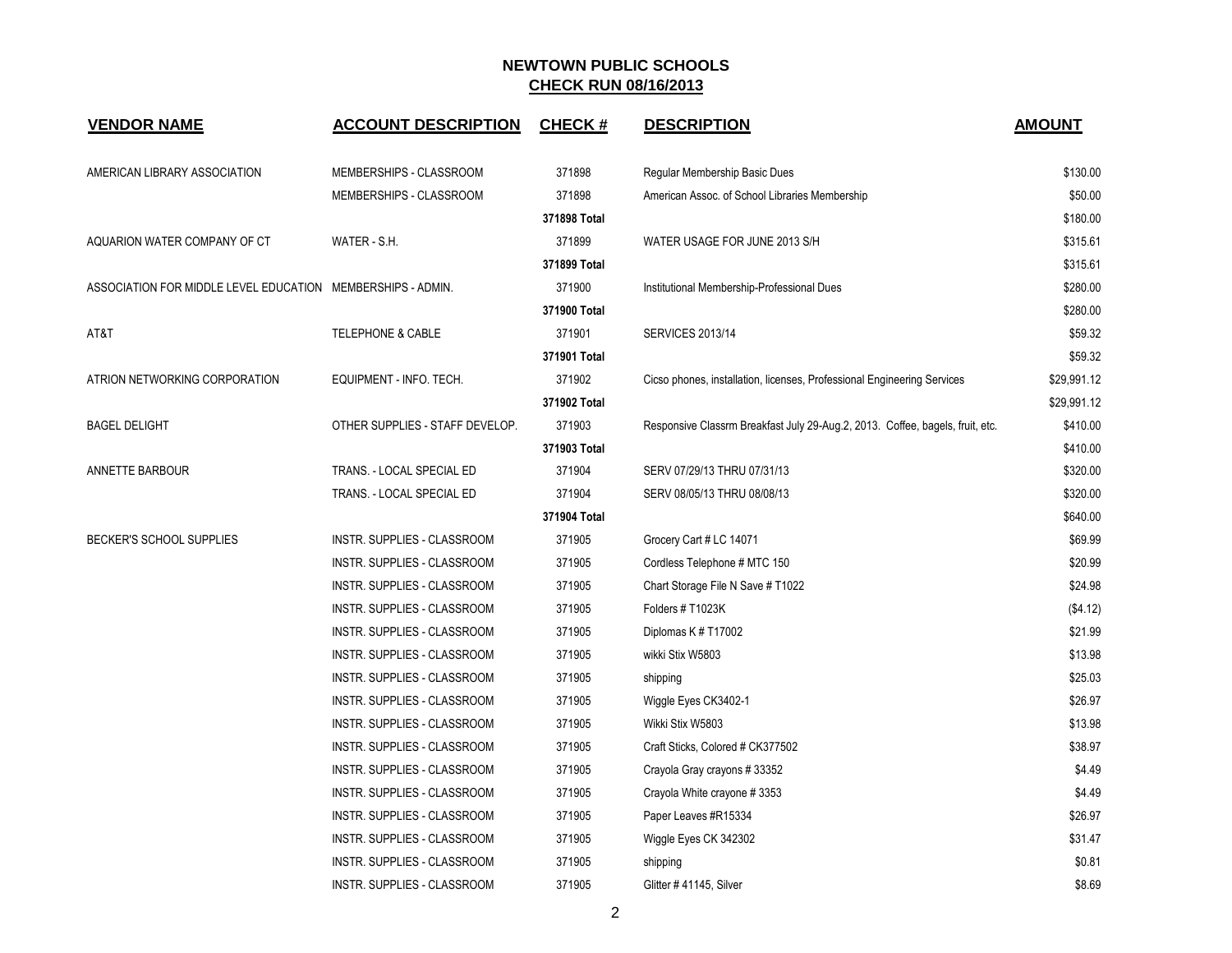| <b>VENDOR NAME</b>                 | <b>ACCOUNT DESCRIPTION</b>      | <b>CHECK#</b> | <b>DESCRIPTION</b>                                                 | <b>AMOUNT</b> |
|------------------------------------|---------------------------------|---------------|--------------------------------------------------------------------|---------------|
| BECKER'S SCHOOL SUPPLIES           | INSTR. SUPPLIES - CLASSROOM     | 371905        | Glitter, Copper # 41180                                            | \$8.69        |
|                                    | INSTR. SUPPLIES - CLASSROOM     | 371905        | zHook & Loop Coing # HG45210                                       | \$47.96       |
|                                    | INSTR. SUPPLIES - CLASSROOM     | 371905        | craft Sticks #CK377401                                             | \$31.16       |
|                                    | INSTR. SUPPLIES - CLASSROOM     | 371905        | Craft Sticks-Jumbo # CK377602                                      | \$51.96       |
|                                    | INSTR. SUPPLIES - CLASSROOM     | 371905        | shipping                                                           | \$3.12        |
|                                    |                                 | 371905 Total  |                                                                    | \$472.57      |
| RONALD J. BIENKOWSKI               | STAFF TRAVEL - BUS. SERV.       | 371906        | MONTHLY EXPENSE & TRAVEL 2013/14                                   | \$300.00      |
|                                    |                                 | 371906 Total  |                                                                    | \$300.00      |
| <b>BLICK ART MATERIALS</b>         | <b>INSTR. SUPPLIES - ART</b>    | 371907        | Art supplies, Watercolor Paper, Strathmore, 22x30, Item 10085-1002 | \$101.00      |
|                                    |                                 | 371907 Total  |                                                                    | \$101.00      |
| <b>BRODART CO</b>                  | SUPPLIES - LIBRARY              | 371908        | Book jacket covers #10212004                                       | \$128.85      |
|                                    | <b>SUPPLIES - LIBRARY</b>       | 371908        | Book jacket covers #10-212-005                                     | \$106.00      |
|                                    | SUPPLIES - LIBRARY              | 371908        | Book Jacket Covers # 10212003                                      | \$79.50       |
|                                    | SUPPLIES - LIBRARY              | 371908        | Spine Label biography # 55-021-021                                 | \$7.25        |
|                                    | SUPPLIES - LIBRARY              | 371908        | Spine Label EZ Reading                                             | \$7.25        |
|                                    | SUPPLIES - LIBRARY              | 371908        | shipping-Acct # 06-4806 quote per                                  | \$48.01       |
|                                    |                                 | 371908 Total  |                                                                    | \$376.86      |
| C-CO CONSULTING INC.               | REPAIRS - INFO. TECH.           | 371909        | <b>REPAIR WIRING SERVICES</b>                                      | \$1,558.00    |
|                                    | CONTRACTED SERV. - INFO. TECH.  | 371909        | FROM PO# 30253 - ATRION INFORACAST SOFTWARE SUPPORT                | \$250.00      |
|                                    | CONTRACTED SERV. - INFO. TECH.  | 371909        | FROM PO# 30253 - ATRION INFORACAST SOFTWARE SUPPORT                | \$4,547.00    |
|                                    | CONTRACTED SERV. - INFO. TECH.  | 371909        | FROM PO# 30251ATRION INFORTEL SUPPORT & SINGLE WIRE MAINT          | \$3,395.00    |
|                                    | <b>B&amp;G CONTRACTED SERV.</b> | 371909        | WIRING FOR SECURITY CAMERAS                                        | \$1,000.00    |
|                                    | <b>B&amp;G CONTRACTED SERV.</b> | 371909        | WIRING FOR SECURITY CAMERAS                                        | \$10,500.00   |
|                                    | <b>B&amp;G CONTRACTED SERV.</b> | 371909        | WIRING FOR SECURITY CAMERAS                                        | \$12,500.00   |
|                                    |                                 | 371909 Total  |                                                                    | \$33,750.00   |
| CAROLINA BIOLOGICAL SUPPLY COMPANY | INSTR. SUPPLIES - CLASSROOM     | 371910        | Ecosystems Prepaid Coupon Set, Grade 4, Cat. #972800               | \$432.00      |
|                                    | INSTR. SUPPLIES - CLASSROOM     | 371910        | Seeds, Rye Grass, Grade 4, Ecosystems, Cat. #972834                | \$2.70        |
|                                    | INSTR. SUPPLIES - CLASSROOM     | 371910        | Seeds, Alfafa, Grade 4, Ecosystems, Cat. #972836                   | \$2.70        |
|                                    | INSTR. SUPPLIES - CLASSROOM     | 371910        | Seeds, Mustard, Grade 4, Ecosystems, Cat. #972838                  | \$2.70        |
|                                    | INSTR. SUPPLIES - CLASSROOM     | 371910        | Shipping and Handling charges                                      | \$21.13       |
|                                    |                                 | 371910 Total  |                                                                    | \$461.23      |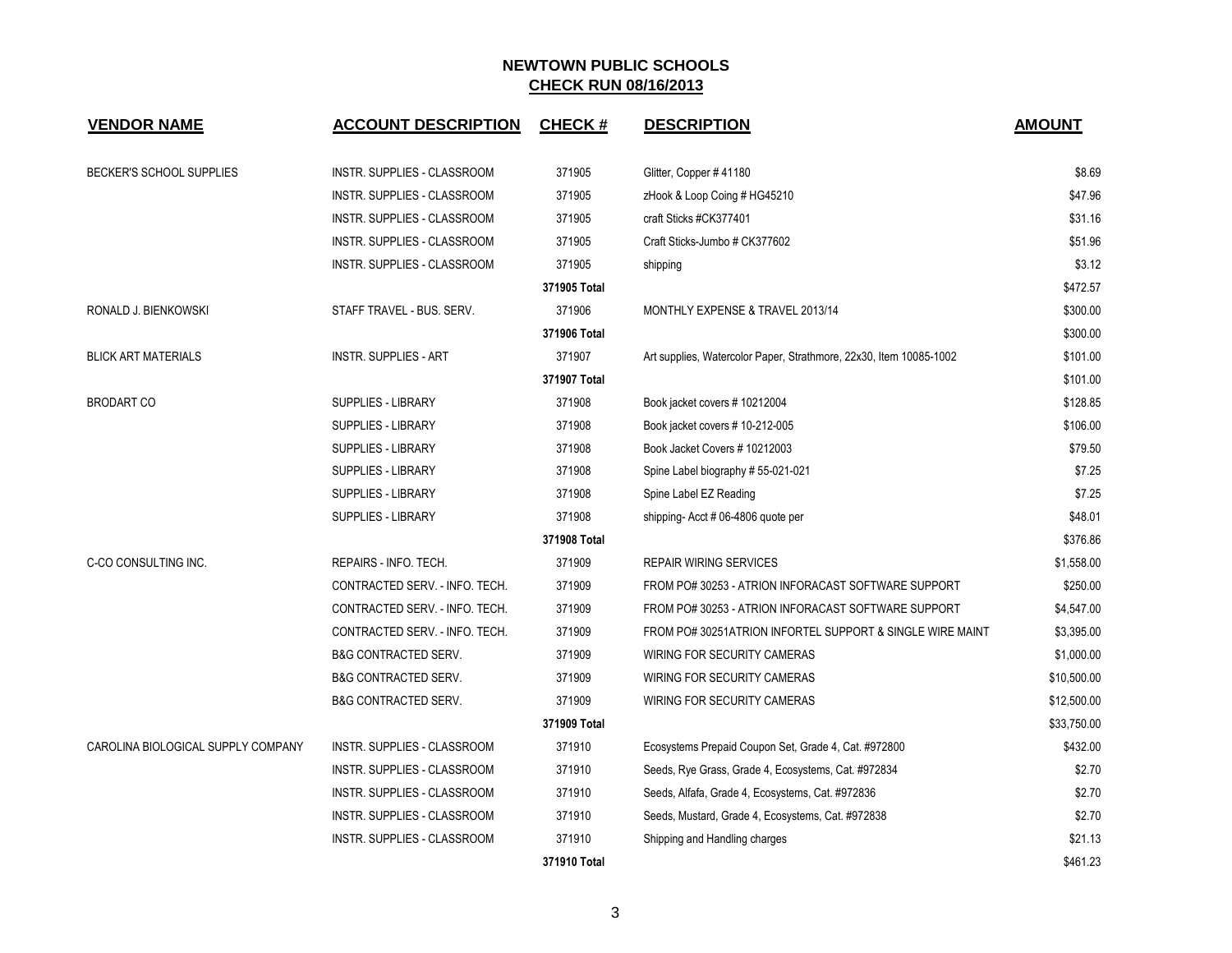| <b>VENDOR NAME</b>                                                   | <b>ACCOUNT DESCRIPTION</b>    | <b>CHECK#</b> | <b>DESCRIPTION</b>                                      | <b>AMOUNT</b> |
|----------------------------------------------------------------------|-------------------------------|---------------|---------------------------------------------------------|---------------|
| <b>JEAN CARTISANO</b>                                                | STAFF TRAVEL - INFO. TECH.    | 371911        | TRAVEL JULY 2013                                        | \$11.30       |
|                                                                      |                               | 371911 Total  |                                                         | \$11.30       |
| <b>CCM SERVICES LLC</b>                                              | ELECTRICITY - H.S.            | 371912        | ELEC SUPPLY CONTRACT JULY 2013                          | \$1,109.00    |
|                                                                      |                               | 371912 Total  |                                                         | \$1,109.00    |
| CDW GOVERNMENT, INC.                                                 | INSTR. SUPPLIES - INFO. TECH. | 371913        | Philips 26 In Wi-Fi TV 2936096                          | \$282.00      |
|                                                                      |                               | 371913 Total  |                                                         | \$282.00      |
| COLONNA INSURANCE SERVICES LLC                                       | ATHLETIC ACTIVITIES INS.      | 371914        | STUDENT ACCIDENT COVERAGE 2013-2014                     | \$24,950.00   |
|                                                                      |                               | 371914 Total  |                                                         | \$24,950.00   |
| CONN JUNIOR REPUBLIC INC.                                            | TUITION - OUT-OF-DISTRICT     | 371915        | DAILY RATE \$229.87 SUMMER DAYS 29, SCHOOL DAYS 185     | \$12,412.98   |
|                                                                      |                               | 371915 Total  |                                                         | \$12,412.98   |
| CONN PEDIATRIC NEUROPSYCHOLOGY ASSOC. PROF. SERV. - PSYCH/MED. EVAL. |                               | 371916        | NEURO-PSY HS                                            | \$2,450.00    |
|                                                                      |                               | 371916 Total  |                                                         | \$2,450.00    |
| <b>CONSTRUCTIVE PLAYTHINGS</b>                                       | INSTR. SUPPLIES - CLASSROOM   | 371917        | mini-motors REL -15                                     | \$34.99       |
|                                                                      | INSTR. SUPPLIES - CLASSROOM   | 371917        | Touch Trace Cards # CD-87                               | \$15.99       |
|                                                                      | INSTR. SUPPLIES - CLASSROOM   | 371917        | EZ Roll Painters #BJ-8                                  | \$15.99       |
|                                                                      | INSTR. SUPPLIES - CLASSROOM   | 371917        | Masking Tape EEV-9                                      | \$36.00       |
|                                                                      |                               | 371917 Total  |                                                         | \$102.97      |
| DATA MEMORY SYSTEMS INC.                                             | REPAIRS - INFO. TECH.         | 371918        | DM50 189 1 GB 200 Pin DDR2-667 PC2-5300 128x64 CL5 1.8V | \$322.00      |
|                                                                      | REPAIRS - INFO. TECH.         | 371918        | ShippingProposal 0002-5092                              | \$9.37        |
|                                                                      |                               | 371918 Total  |                                                         | \$331.37      |
| <b>STEPHEN DAWSON</b>                                                | STAFF TRAVEL - INFO. TECH.    | 371919        | TRAVEL JULY 2013                                        | \$72.09       |
|                                                                      |                               | 371919 Total  |                                                         | \$72.09       |
| DEMCO INC.                                                           | SUPPLIES - LIBRARY            | 371920        | Classification labels #128 028 70                       | \$7.09        |
|                                                                      | SUPPLIES - LIBRARY            | 371920        | Classification labels #128 54300                        | \$7.09        |
|                                                                      | SUPPLIES - LIBRARY            | 371920        | Classification labels #128 54300                        | \$7.09        |
|                                                                      | SUPPLIES - LIBRARY            | 371920        | shipping Quote # G3175051                               | \$10.95       |
|                                                                      |                               | 371920 Total  |                                                         | \$32.22       |
| <b>DIANE DENNIS</b>                                                  | INSTR. SUPPLIES - CLASSROOM   | 371921        | <b>READING RESOURCES</b>                                | \$108.71      |
|                                                                      |                               | 371921 Total  |                                                         | \$108.71      |
| <b>DIRECT ENERGY BUSINESS</b>                                        | ELECTRICITY - RIS.            | 371922        | ELECTRICAL SUPPLY 2012/13                               | \$12,574.67   |
|                                                                      | ELECTRICITY - M.S.            | 371922        | ELECTRICAL SUPPLY 2012/13                               | \$11.57       |
|                                                                      |                               | 371922 Total  |                                                         | \$12,586.24   |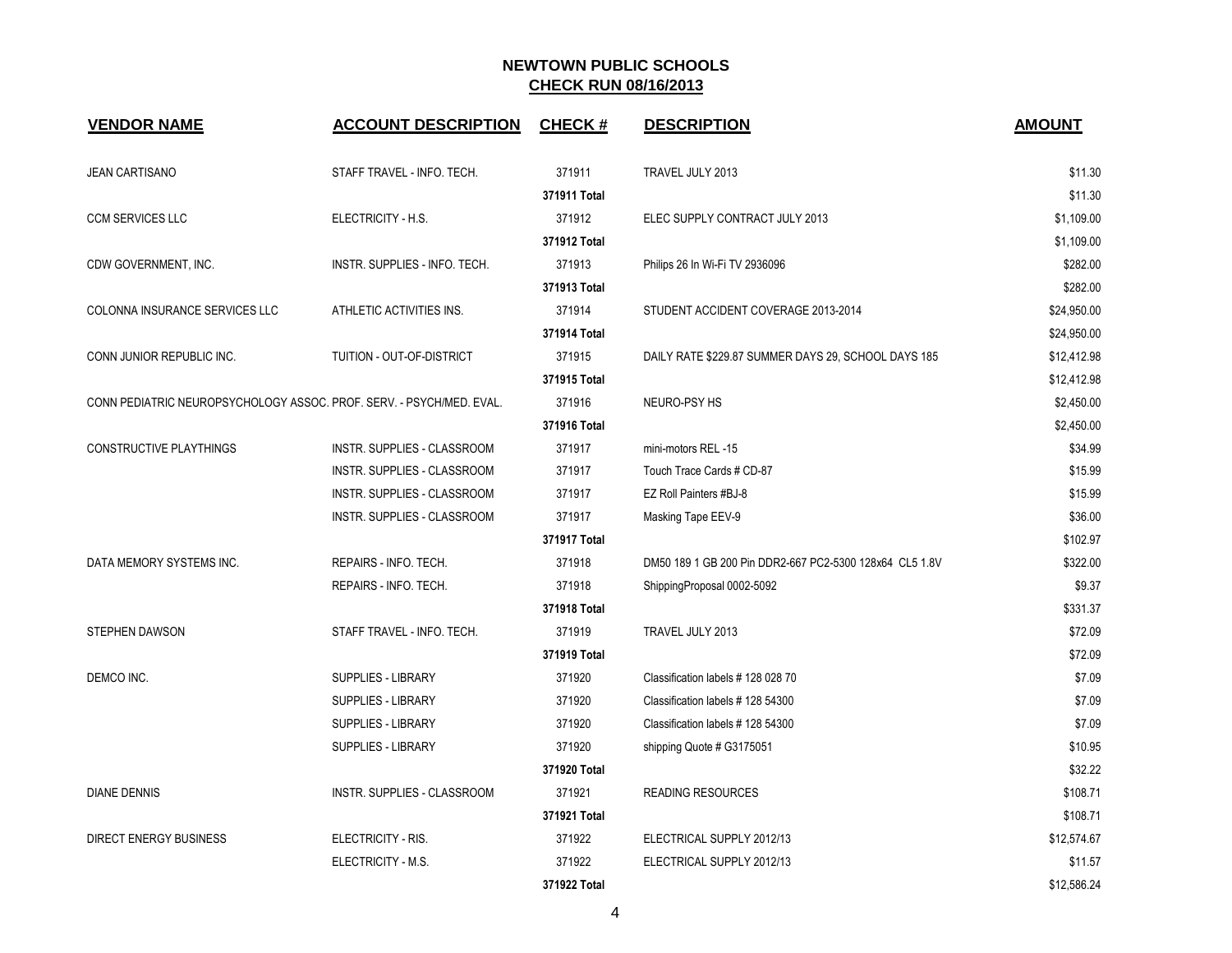| <b>VENDOR NAME</b>                   | <b>ACCOUNT DESCRIPTION</b>        | <b>CHECK#</b> | <b>DESCRIPTION</b>                                                  | <b>AMOUNT</b> |
|--------------------------------------|-----------------------------------|---------------|---------------------------------------------------------------------|---------------|
| EDGERATON HEATING & AIR CONDITIONING | <b>EMERGENCY REPAIRS - S.H.</b>   | 371923        | <b>SERV</b>                                                         | \$188.25      |
|                                      |                                   | 371923 Total  |                                                                     | \$188.25      |
| <b>EDUCATION WEEK</b>                | MEMBERSHIPS - STAFF DEVELOP.      | 371924        | <b>Education Week Renewal</b>                                       | \$39.00       |
|                                      |                                   | 371924 Total  |                                                                     | \$39.00       |
| ETA HAND2MIND                        | INSTR. SUPPLIES - CLASSROOM       | 371925        | Butterfly Garden, Life Cycle of Organisms, Cat #11095               | \$99.80       |
|                                      | INSTR. SUPPLIES - CLASSROOM       | 371925        | Shipping and Handling charges                                       | \$11.98       |
|                                      |                                   | 371925 Total  |                                                                     | \$111.78      |
| <b>NANCY FAZEKAS</b>                 | OFF. SUPPLIES - ADMIN.            | 371926        | <b>FACULTY ROOM SUPPLIES</b>                                        | \$38.00       |
|                                      |                                   | 371926 Total  |                                                                     | \$38.00       |
| <b>FOLLETT LIBRARY RESOURCES</b>     | <b>SUPPLIES - LIBRARY</b>         | 371927        | Book titles and videos per attached quote #7515579 for library use. | \$237.49      |
|                                      |                                   | 371927 Total  |                                                                     | \$237.49      |
| FOLLETT SOFTWARE COMPANY             | CONTRACTED SERV. - LIBRARY        | 371928        | DESTINY LMC MGR., STUDENT ENGAGEMENT WEB PATH                       | \$1,370.57    |
|                                      | CONTRACTED SERV. - LIBRARY        | 371928        | DESTINY LMC MGR., STUDENT ENGAGEMENT WEB PATH                       | \$1,382.67    |
|                                      | INSTR. SUPPLIES - CLASSROOM       | 371928        | DESTINY LMC MGR.                                                    | \$1,121.07    |
|                                      | CONTRACTED SERV. - LIBRARY        | 371928        | DESTINY LMC MGR., STUDENT ENGAGEMENT WEB PATH                       | \$1,370.57    |
|                                      | CONTRACTED SERV. - LIBRARY        | 371928        | DESTINY LMC MGR., STUDENT ENGAGEMENT WEB PATH                       | \$1,370.57    |
|                                      | CONTRACTED SERV. - LIBRARY        | 371928        | DESTINY LMC MGR., STUDENT ENGAGEMENT WEB PATH                       | \$1,249.50    |
|                                      | <b>CONTRACTED SERV. - LIBRARY</b> | 371928        | DESTINY LMC MGR., STUDENT ENGAGEMENT WEB PATH                       | \$1,465.08    |
|                                      | INSTR. SUPPLIES - ENGLISH         | 371928        | <b>TEXT BOOK MANAGER</b>                                            | \$719.10      |
|                                      | SUPPLIES - LIBRARY                | 371928        | DESTINY LMC MGR., STUDENT ENGAGEMENT WEB PATH                       | \$1,249.50    |
|                                      |                                   | 371928 Total  |                                                                     | \$11,298.63   |
| THE FOUNDATION SCHOOL                | TUITION - OUT-OF-DISTRICT         | 371929        | SUMMER SCHOOL 28 DAYS                                               | \$24,300.00   |
|                                      |                                   | 371929 Total  |                                                                     | \$24,300.00   |
| <b>GANDER PUBLISHING</b>             | INSTR. SUPPLIES - SP. ED. PREK-8  | 371930        | VISUALIZING AND VERBALIZING #1216017                                | \$87.95       |
|                                      | INSTR. SUPPLIES - SP. ED. PREK-8  | 371930        | <b>SHIPPING</b>                                                     | \$8.80        |
|                                      |                                   | 371930 Total  |                                                                     | \$96.75       |
| GAYLORD BROS., INC.                  | <b>SUPPLIES - LIBRARY</b>         | 371931        | see attached                                                        | \$853.84      |
|                                      | <b>SUPPLIES - LIBRARY</b>         | 371931        | see attached                                                        | \$13.69       |
|                                      |                                   | 371931 Total  |                                                                     | \$867.53      |
| DR. LINDA A. GEJDA                   | STAFF TRAVEL - SUPER.             | 371932        | MONTHLY EXPENSE & TRAVEL 2013/14                                    | \$300.00      |
|                                      |                                   | 371932 Total  |                                                                     | \$300.00      |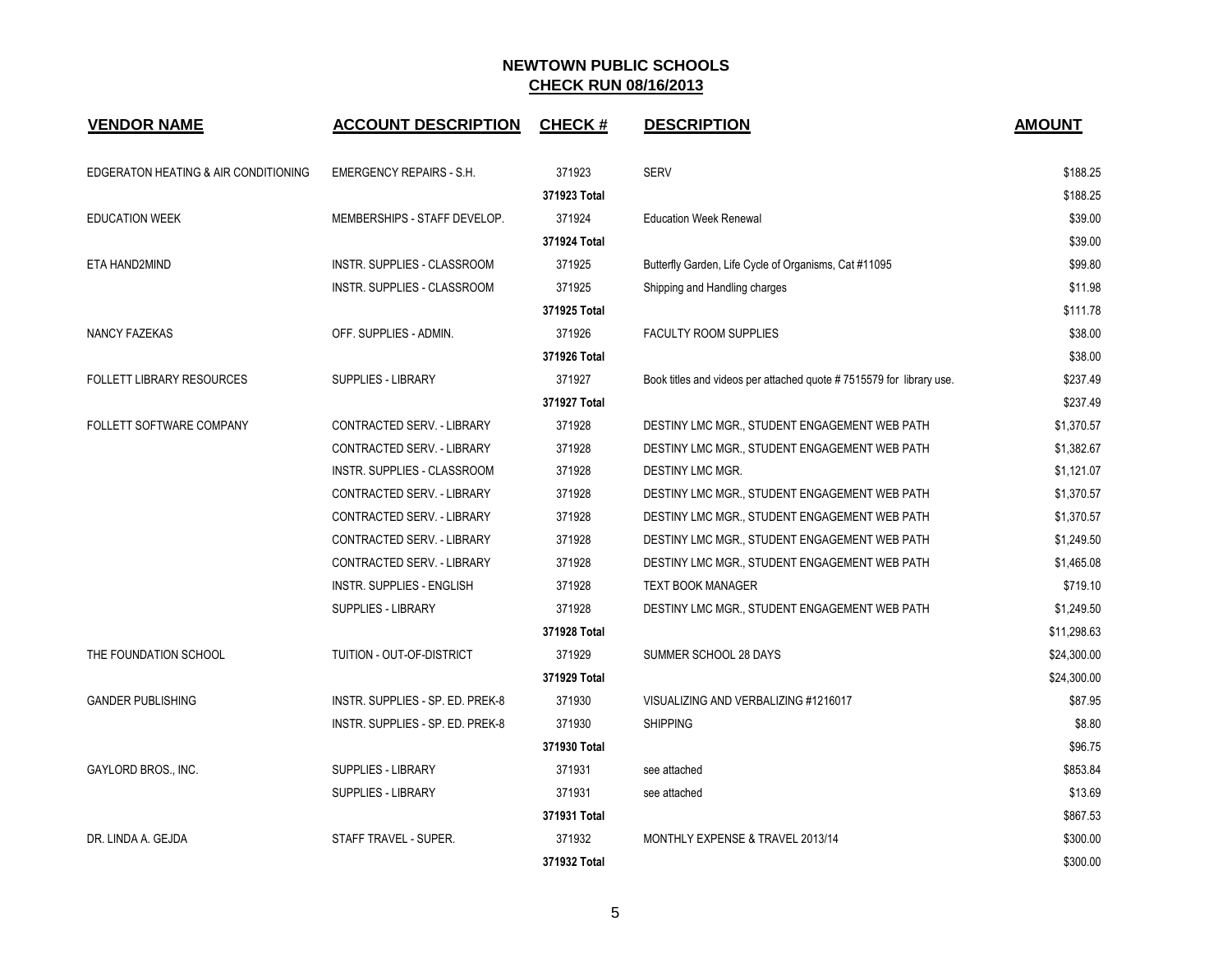| <b>VENDOR NAME</b>                                                    | <b>ACCOUNT DESCRIPTION</b>       | <b>CHECK#</b> | <b>DESCRIPTION</b>                                                        | <b>AMOUNT</b> |
|-----------------------------------------------------------------------|----------------------------------|---------------|---------------------------------------------------------------------------|---------------|
| GENERAL BINDING CORP.                                                 | REPAIRS - ADMIN.                 | 371933        | Laminator service agreement, per attached invoice, 244313                 | \$468.00      |
|                                                                       |                                  | 371933 Total  |                                                                           | \$468.00      |
| GERONNURSING & RESPITE CARE INC.                                      | PROF. SERV. - HEALTH ELEM/RIS    | 371934        | LPN SERVICES - STARR PROGRAM                                              | \$1,201.52    |
|                                                                       |                                  | 371934 Total  |                                                                           | \$1,201.52    |
| <b>GOODWILL</b>                                                       | PROF. SERV. - TRANSITIONAL       | 371935        | TRANSITIONAL SERVICES JULY, 2013                                          | \$2,860.73    |
|                                                                       |                                  | 371935 Total  |                                                                           | \$2,860.73    |
| GOVCONNECTION, INC.                                                   | INSTR. SUPPLIES - INFO. TECH.    | 371936        | HP Pro J4858C item # 7939117 Gigabit - Mini                               | \$1,370.00    |
|                                                                       | OTHER SUPPLIES - STAFF DEVELOP.  | 371936        | 1 gb thumb drives (total 20) NSO                                          | \$119.00      |
|                                                                       |                                  | 371936 Total  |                                                                           | \$1,489.00    |
| GREAT AMERICAN LIFE INSURANCE COMPANY PENSION PLAN                    |                                  | 371937        | TAX SHELTERED ANNUITY PAYMENT #05091106 ID# 0484                          | \$5,323.58    |
|                                                                       | PENSION PLAN                     | 371937        | TAX SHELTERED ANNUITY PAYMENT #05091106 ID# 0484                          | \$5,323.58    |
|                                                                       |                                  | 371937 Total  |                                                                           | \$10,647.16   |
| HAMMOND & STEPHENS                                                    | INSTR. SUPPLIES - CLASSROOM      | 371938        | Hammond and Stephens 9 week 8 subject combination plan book,              | \$209.70      |
|                                                                       | INSTR. SUPPLIES - CLASSROOM      | 371938        | Desk pad calendar, Item 9-1427067-030, 14 month refill. CT Consortium bid | \$181.80      |
|                                                                       |                                  | 371938 Total  |                                                                           | \$391.50      |
| <b>HESS CORPORATION</b>                                               | PROPANE & NATURAL GAS - M.S.     | 371939        | GAS 1218261                                                               | \$65.31       |
|                                                                       |                                  | 371939 Total  |                                                                           | \$65.31       |
| INNOVATIVE LEARNING CONCEPTS INC.                                     | INSTR. SUPPLIES - SP. ED. PREK-8 | 371940        | TOUCH MATH #TM1205W FIRST GRADE CORE PROGRAM                              | \$999.00      |
|                                                                       |                                  | 371940 Total  |                                                                           | \$999.00      |
| THE INSTITUTE OF PROFESSIONAL PRACTICE PROF. SERV. - PSYCH/MED. EVAL. |                                  | 371941        | JULY SERVICES MIDDLE GATE STUDENT                                         | \$6,250.00    |
|                                                                       |                                  | 371941 Total  |                                                                           | \$6,250.00    |
| <b>ISTE</b>                                                           | MEMBERSHIPS - INFO. TECH.        | 371942        | Membership to ISTE                                                        | \$105.00      |
|                                                                       |                                  | 371942 Total  |                                                                           | \$105.00      |
| <b>LISA JOHNS</b>                                                     | STAFF TRAVEL - INFO. TECH.       | 371943        | TRAVEL JULY 2013                                                          | \$42.71       |
|                                                                       |                                  | 371943 Total  |                                                                           | \$42.71       |
| PAM KOHN                                                              | INSTR. SUPPLIES - READING        | 371944        | <b>TRAVEL MEETING</b>                                                     | \$35.71       |
|                                                                       | <b>INSTR. SUPPLIES - READING</b> | 371944        | <b>READ BOOKS</b>                                                         | \$183.84      |
|                                                                       | MEMBERSHIPS - READING            | 371944        | <b>MEMBERSHIP CRA</b>                                                     | \$25.00       |
|                                                                       |                                  | 371944 Total  |                                                                           | \$244.55      |
| LAKESHORE LEARNING MATERIALS                                          | INSTR. SUPPLIES - CLASSROOM      | 371945        | Classic Composition Book Item #FG-445X                                    | \$114.95      |
|                                                                       | INSTR. SUPPLIES - CLASSROOM      | 371945        | Shipping                                                                  | \$17.24       |
|                                                                       | INSTR. SUPPLIES - SP. ED. PREK-8 | 371945        | AS PER ATTACHED ORDER                                                     | \$1,547.76    |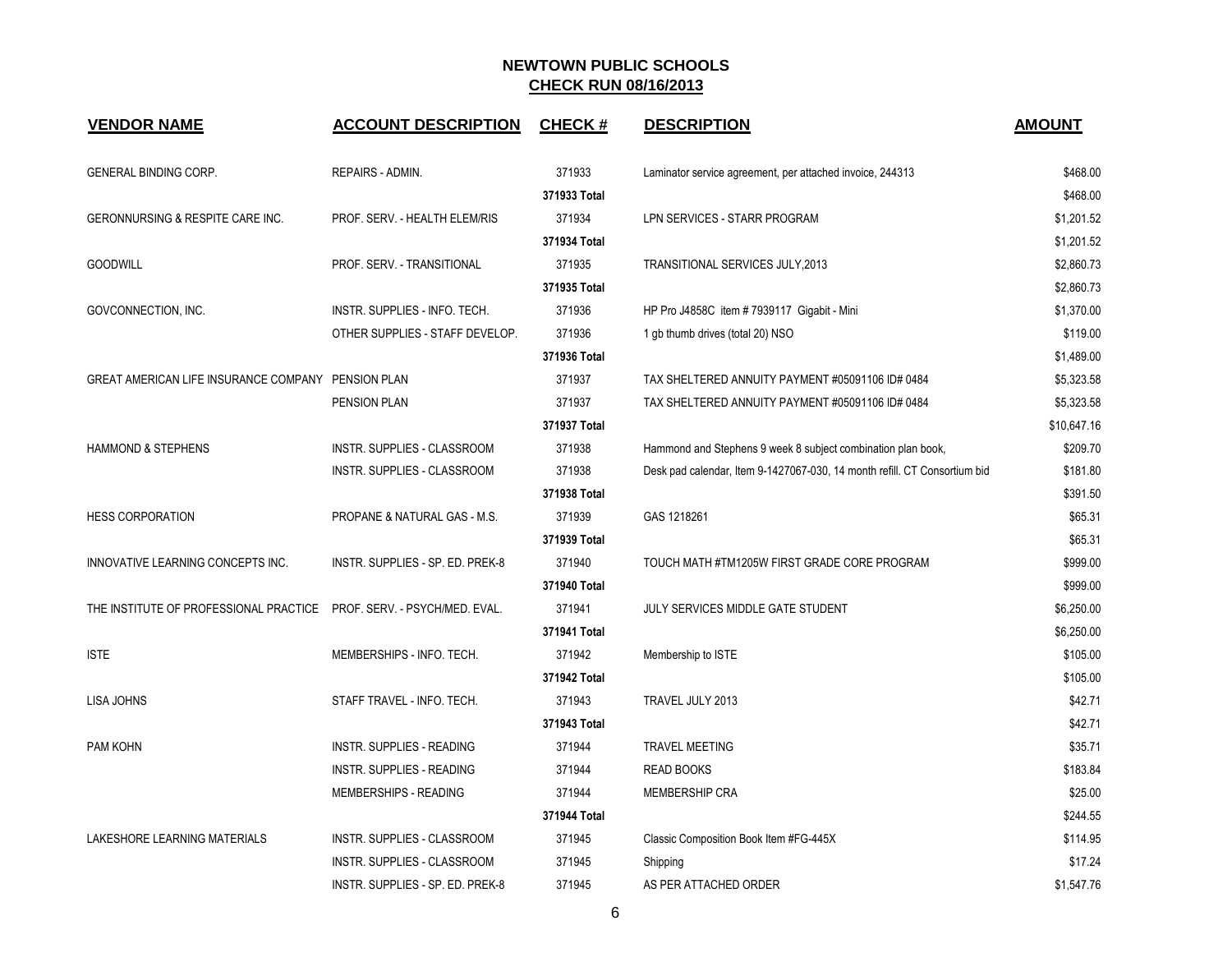| <b>VENDOR NAME</b>           | <b>ACCOUNT DESCRIPTION</b>       | <b>CHECK#</b> | <b>DESCRIPTION</b>                      |                                                                        | <b>AMOUNT</b> |
|------------------------------|----------------------------------|---------------|-----------------------------------------|------------------------------------------------------------------------|---------------|
| LAKESHORE LEARNING MATERIALS | INSTR. SUPPLIES - SP. ED. PREK-8 | 371945        | <b>SHIPPING</b>                         | <b>PRESCHOOL</b>                                                       | \$232.00      |
|                              |                                  | 371945 Total  |                                         |                                                                        | \$1,911.95    |
| THE LIBRARY STORE INC.       | SUPPLIES - LIBRARY               | 371946        |                                         | Item 51-1120 Band Dater Preinked refill pad for 51-0120                | \$13.90       |
|                              | <b>SUPPLIES - LIBRARY</b>        | 371946        | Shipping and handling                   |                                                                        | \$8.39        |
|                              |                                  | 371946 Total  |                                         |                                                                        | \$22.29       |
| DR. ANA PAULA MACHADO        | MEDICAL ADVISOR - HEALTH ADMIN   | 371947        | <b>MEDICAL DIRECTOR</b>                 |                                                                        | \$769.20      |
|                              | MEDICAL ADVISOR - HEALTH ADMIN   | 371947        | <b>MEDICAL DIRECTOR</b>                 |                                                                        | \$769.20      |
|                              |                                  | 371947 Total  |                                         |                                                                        | \$1,538.40    |
| THE MARKER BOARD PEOPLE      | INSTR. SUPPLIES - CLASSROOM      | 371948        |                                         | Class supplies: student markers/erasers, dry erase boards-SEE ATTACHED | \$370.44      |
|                              |                                  | 371948 Total  |                                         |                                                                        | \$370.44      |
| W.B. MASON., INC.            | INSTR. SUPPLIES - CLASSROOM      | 371949        | <b>SUPPLIES 2012/13</b>                 |                                                                        | \$63.99       |
|                              | INSTR. SUPPLIES - CLASSROOM      | 371949        | <b>CARTON FLAT BOX</b>                  |                                                                        | \$69.99       |
|                              | OFF. SUPPLIES - ADMIN.           | 371949        | <b>HEAVY WEIGHT PLASTIC</b>             |                                                                        | \$10.49       |
|                              | OFF. SUPPLIES - ADMIN.           | 371949        | <b>SYMPHONY PAPER</b>                   |                                                                        | \$39.46       |
|                              | OFF. SUPPLIES - BUS. SERV.       | 371949        | <b>SUPPLIES 2013/14</b>                 |                                                                        | \$532.85      |
|                              | OFF. SUPPLIES - BUS. SERV.       | 371949        | <b>SUPPLIES 2013/14</b>                 |                                                                        | \$58.35       |
|                              | OFF. SUPPLIES - BUS. SERV.       | 371949        | <b>SUPPLIES 2013/14</b>                 |                                                                        | \$214.45      |
|                              | OFF. SUPPLIES - INFO. TECH.      | 371949        | Encumber for Water for Technology dept. |                                                                        | (\$18.00)     |
|                              | INSTR. SUPPLIES - SP. ED. H.S.   | 371949        | BINDERS AVE17032                        |                                                                        | \$79.92       |
|                              | INSTR. SUPPLIES - SP. ED. H.S.   | 371949        | AS PER ATTACHED LIST                    |                                                                        | \$14.90       |
|                              | <b>INSTR. SUPPLIES - ART</b>     | 371949        |                                         | Tag Board, 18x24, Manila for Art class. Priced per consortium bid      | \$44.82       |
|                              | INSTR. SUPPLIES - CLASSROOM      | 371949        | Cork Strips, item QRT2005               |                                                                        | \$72.45       |
|                              | INSTR. SUPPLIES - CLASSROOM      | 371949        |                                         | Cork Board, UNV43712. All priced per Rob manowitz. Free shipping       | \$21.99       |
|                              | OFF. SUPPLIES - ADMIN.           | 371949        | Shredder bags, Item UNV35946.           |                                                                        | \$47.99       |
|                              | OFF. SUPPLIES - ADMIN.           | 371949        | Toner, 2 pack, HP56                     |                                                                        | \$93.98       |
|                              | INSTR. SUPPLIES - READING        | 371949        |                                         | AVE-05726, 3 ring view binder for reading classes                      | \$542.00      |
|                              | INSTR. SUPPLIES - CLASSROOM      | 371949        |                                         | Same item as above, for classroom use. Free Shipping,                  | \$271.00      |
|                              | INSTR. SUPPLIES - COMPUTER ED.   | 371949        | Lexmark toner, Item Les12A7305,.        |                                                                        | \$380.00      |
|                              | INSTR. SUPPLIES - COMPUTER ED.   | 371949        | HP Toner, Item Hewq7553X                |                                                                        | \$310.00      |
|                              | INSTR. SUPPLIES - COMPUTER ED.   | 371949        | HP Toner, Item HEWCE278A                |                                                                        | \$79.99       |
|                              | INSTR. SUPPLIES - COMPUTER ED.   | 371949        | Lexmark Toner, Item LEX12A7642          |                                                                        | \$359.99      |
|                              | INSTR. SUPPLIES - COMPUTER ED.   | 371949        | HP Toner, Item HEWCE255X.               |                                                                        | \$209.00      |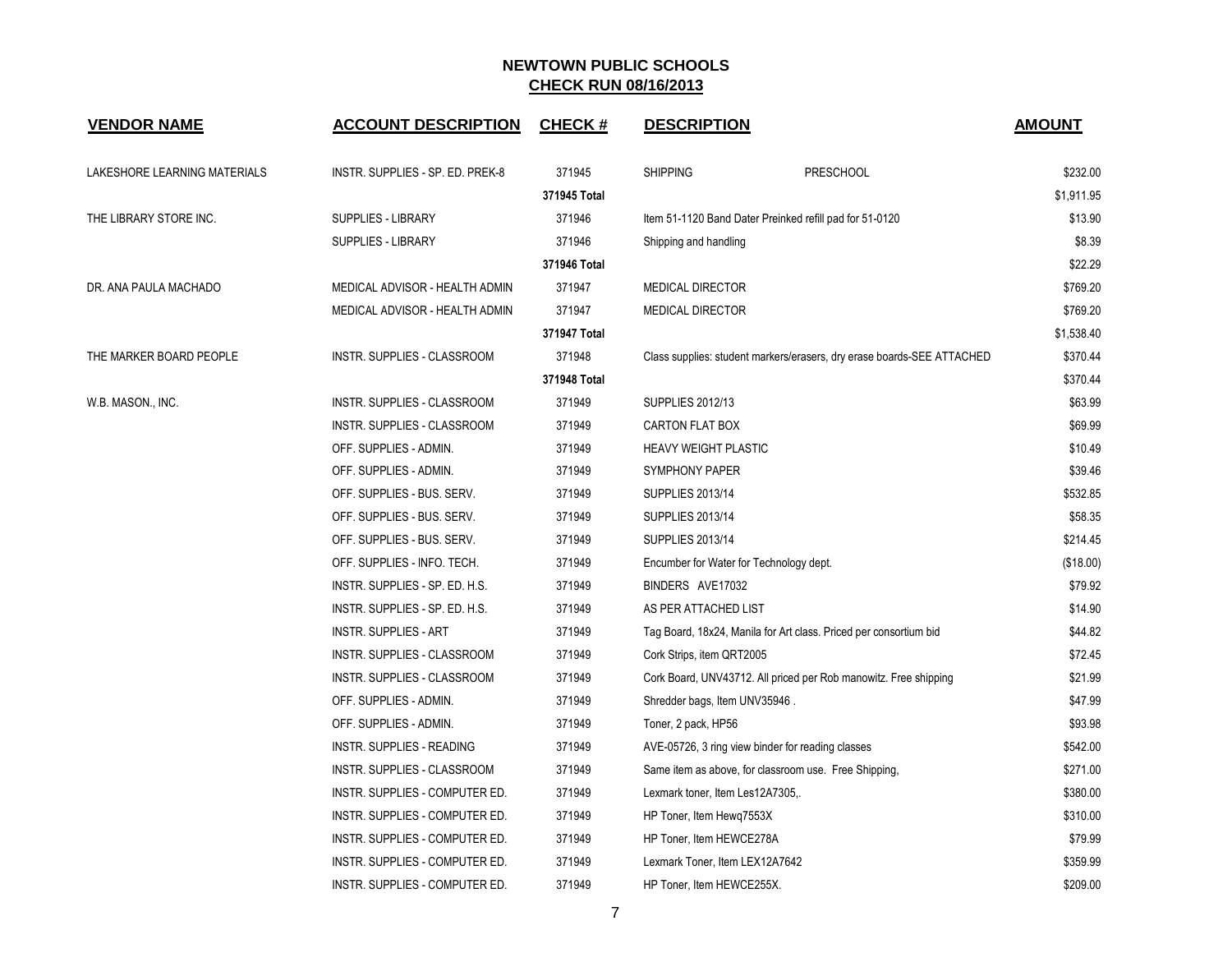| <b>VENDOR NAME</b>           | <b>ACCOUNT DESCRIPTION</b>         | <b>CHECK#</b> | <b>DESCRIPTION</b>                        | <b>AMOUNT</b> |
|------------------------------|------------------------------------|---------------|-------------------------------------------|---------------|
| W.B. MASON., INC.            | INSTR. SUPPLIES - SP. ED. H.S.     | 371949        | BINDERS AVE05706                          | \$36.40       |
|                              | INSTR. SUPPLIES - SP. ED. H.S.     | 371949        | CALCULATORS IVR15920                      | \$58.50       |
|                              | INSTR. SUPPLIES - SP. ED. PREK-8   | 371949        | HEWCE285A                                 | \$137.98      |
|                              | INSTR. SUPPLIES - SP. ED. PREK-8   | 371949        | CARTRIDGE HEWQ6000AP                      | \$84.99       |
|                              | INSTR. SUPPLIES - SP. ED. PREK-8   | 371949        | CARTRIDGE HEWCE257A                       | \$252.99      |
|                              | INSTR. SUPPLIES - SP. ED. PREK-8   | 371949        | CARTRIDGE HEWQ5949X                       | \$170.99      |
|                              | INSTR. SUPPLIES - CLASSROOM        | 371949        | CHAIR-SST25450                            | \$279.00      |
|                              | INSTR. SUPPLIES - SP. ED. PREK-8   | 371949        | AS PER ATTACHED ORDER                     | \$98.86       |
|                              | OFF. SUPPLIES - PUPIL SERV.        | 371949        | FAX BROTHER ITEM BRTFAX4100E              | \$287.99      |
|                              | <b>INSTR. SUPPLIES - CLASSROOM</b> | 371949        | Safco magazine rack, Item SAF4321GR.      | \$88.00       |
|                              |                                    | 371949 Total  |                                           | \$4,995.31    |
| MELIORA ACADEMY INC          | TUITION - OUT-OF-DISTRICT          | 371950        | SUMMER SCHOOL 35 DAYS                     | \$27,424.00   |
|                              |                                    | 371950 Total  |                                           | \$27,424.00   |
| MUSIC & ARTS CENTER, INC.    | <b>INSTR. SUPPLIES - MUSIC</b>     | 371951        | Baton, Mollard, Item 0109515              | \$26.99       |
|                              | INSTR. SUPPLIES - MUSIC            | 371951        | Trumpet case, Item 0066949. Free shipping | \$138.16      |
|                              |                                    | 371951 Total  |                                           | \$165.15      |
| <b>NCSM</b>                  | MEMBERSHIPS - CLASSROOM            | 371952        | Membership                                | \$85.00       |
|                              |                                    | 371952 Total  |                                           | \$85.00       |
| <b>NCTM</b>                  | MEMBERSHIPS - CLASSROOM            | 371953        | Membership                                | \$84.00       |
|                              |                                    | 371953 Total  |                                           | \$84.00       |
| NEW ENGLAND CTR FOR CHILDREN | TUITION - OUT-OF-DISTRICT          | 371954        | <b>TUITION</b>                            | \$14,804.99   |
|                              |                                    | 371954 Total  |                                           | \$14,804.99   |
| NEWTOWN BOARD OF EDUCATION   | MEDICAL INS. PREMIUMS              | 371955        | LONG TERM DISABILITY                      | \$3,171.91    |
|                              | <b>ADMINISTRATION FEES</b>         | 371955        | <b>DENTAL ADMIN</b>                       | \$2,825.00    |
|                              | <b>ADMINISTRATION FEES</b>         | 371955        | <b>COBRA FEE</b>                          | \$300.00      |
|                              | <b>ADMINISTRATION FEES</b>         | 371955        | RETIREE FEE JULY 2013                     | \$265.00      |
|                              | LIFE INSURANCE                     | 371955        | <b>AD&amp;D PREMIUM</b>                   | \$1,146.42    |
|                              | LIFE INSURANCE                     | 371955        | LIFE PREMIUM                              | \$5,732.10    |
|                              |                                    | 371955 Total  |                                           | \$13,440.43   |
| NEWTOWN FLORIST OF CT, LLC   | OFF. SUPPLIES - SUPER.             | 371956        | PLANT FOR R.D.ON 07/31/13 WIRE SERV.      | \$85.00       |
|                              |                                    | 371956 Total  |                                           | \$85.00       |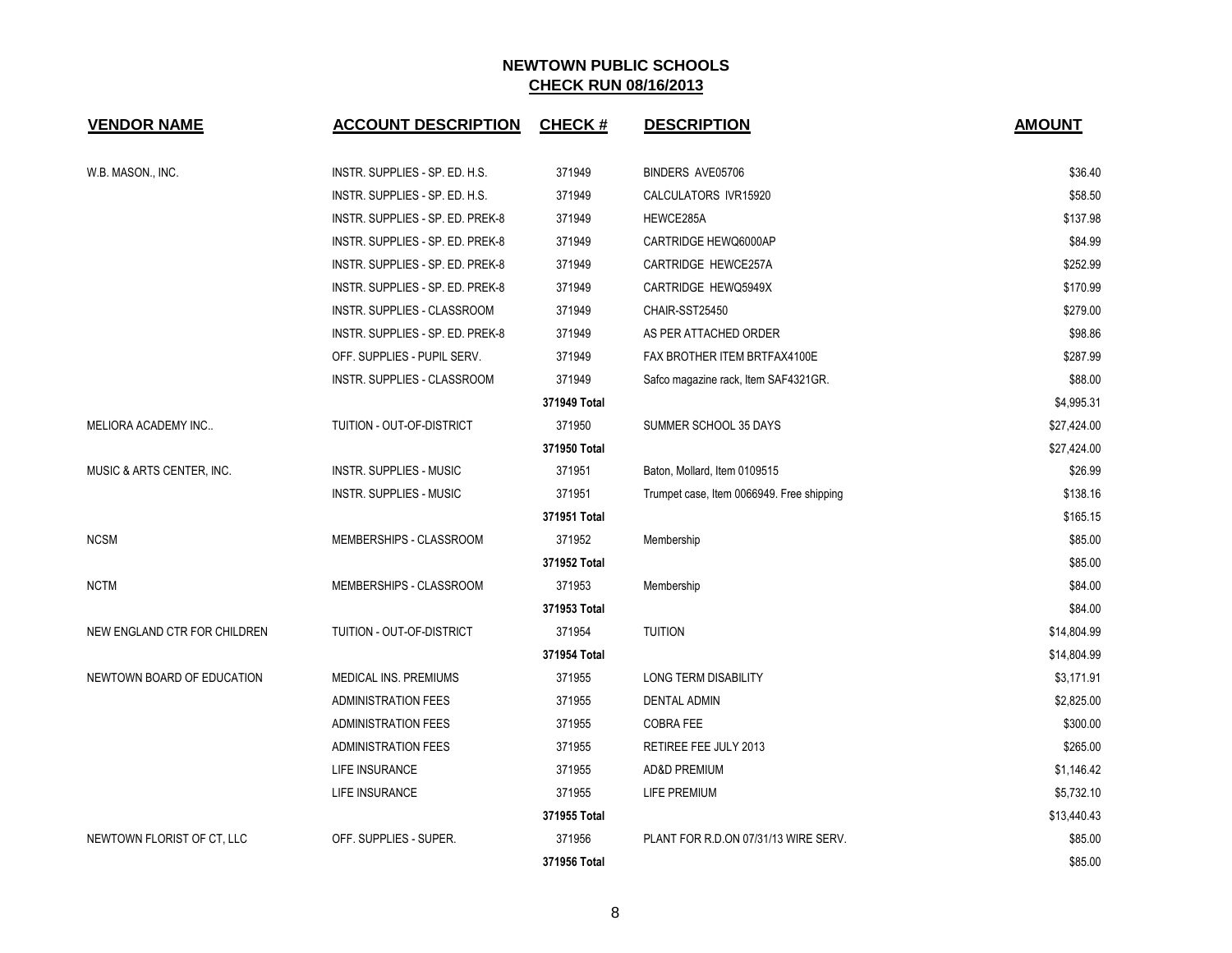| <b>VENDOR NAME</b>           | <b>ACCOUNT DESCRIPTION</b>          | <b>CHECK#</b> | <b>DESCRIPTION</b>                                                           | <b>AMOUNT</b> |
|------------------------------|-------------------------------------|---------------|------------------------------------------------------------------------------|---------------|
| NEWTOWN POLICE DEPT.         | CONTRACTED SERV. - CLASSROOM        | 371957        | FIELD TRIP 06/04/2013                                                        | \$510.96      |
|                              |                                     | 371957 Total  |                                                                              | \$510.96      |
| PEARSON EDUCATION INC.       | INSTR. SUPPLIES - SP. ED. H.S.      | 371958        | PEARSON PACEMAKER BASIC MATH, 3RD ED,                                        | \$99.98       |
|                              | INSTR. SUPPLIES - SP. ED. H.S.      | 371958        | <b>SHIPPING</b>                                                              | \$17.43       |
|                              |                                     | 371958 Total  |                                                                              | \$117.41      |
| PERKINS SCHOOL FOR THE BLIND | TUITION - OUT-OF-DISTRICT           | 371959        | SUMMER SCHOOL SERVICES 20 DAYS                                               | \$21,643.00   |
|                              |                                     | 371959 Total  |                                                                              | \$21,643.00   |
| PHONAK LLC                   | REPAIRS - SP/HEAR.                  | 371960        | SEE ATTACHED RECEIVERS                                                       | \$825.12      |
|                              | REPAIRS - SP/HEAR.                  | 371960        | SEE ATTACHED RECEIVERS                                                       | \$19.42       |
|                              |                                     | 371960 Total  |                                                                              | \$844.54      |
| PLANK ROAD PUBLISHING INC.   | INSTR. SUPPLIES - MUSIC             | 371961        | Activate subscription # MP-LR301                                             | \$79.95       |
|                              | INSTR. SUPPLIES - MUSIC             | 371961        | Fun with music symbols game # MP-RB210                                       | \$15.95       |
|                              | INSTR. SUPPLIES - MUSIC             | 371961        | Pkgs of 50 O ring belt securers # MP-TP50                                    | \$20.85       |
|                              | INSTR. SUPPLIES - MUSIC             | 371961        | Kandle Lights MP-KLSP                                                        | \$135.00      |
|                              | INSTR. SUPPLIES - MUSIC             | 371961        | replacement bulbs # MP-KLSP8                                                 | \$13.50       |
|                              | INSTR. SUPPLIES - MUSIC             | 371961        | replacement flames #MP-KLSF                                                  | \$22.50       |
|                              | <b>INSTR. SUPPLIES - MUSIC</b>      | 371961        | activate volume 6 # MP-LR900                                                 | \$99.95       |
|                              | <b>INSTR. SUPPLIES - MUSIC</b>      | 371961        | shipping                                                                     | \$27.12       |
|                              |                                     | 371961 Total  |                                                                              | \$414.82      |
| <b>MARK POLLEY</b>           | <b>B&amp;G SUPPLIES - CUSTODIAL</b> | 371962        | SHOE'S (40879)                                                               | \$100.00      |
|                              |                                     | 371962 Total  |                                                                              | \$100.00      |
| PREMIER AGENDAS INC.         | PRINTING - ADMIN.                   | 371963        | STUDENT AGENDAS 2012/13                                                      | \$2,500.00    |
|                              | PRINTING - CLASSROOM                | 371963        | STUDENT AGENDAS 2012/13                                                      | \$3,337.00    |
|                              |                                     | 371963 Total  |                                                                              | \$5,837.00    |
| PRO-ED                       | INSTR. SUPPLIES - SP. ED. H.S.      | 371964        | EXPLORING SCIENCE THROUGH SYMBOLS ATT2403SCT                                 | \$99.95       |
|                              | INSTR. SUPPLIES - SP. ED. H.S.      | 371964        | <b>BANKING FOR NONREADERS PC12916SCT</b>                                     | \$79.95       |
|                              | INSTR. SUPPLIES - SP. ED. H.S.      | 371964        | <b>SHIPPING</b>                                                              | \$17.99       |
|                              |                                     | 371964 Total  |                                                                              | \$197.89      |
| <b>QUANTITATIVE SERVICES</b> | CONTRACTED SERV. - STAFF DEVELOP.   | 371965        | Substance Abuse Survey results covering the conduct, analysis and reporting. | \$3,500.00    |
|                              |                                     | 371965 Total  |                                                                              | \$3,500.00    |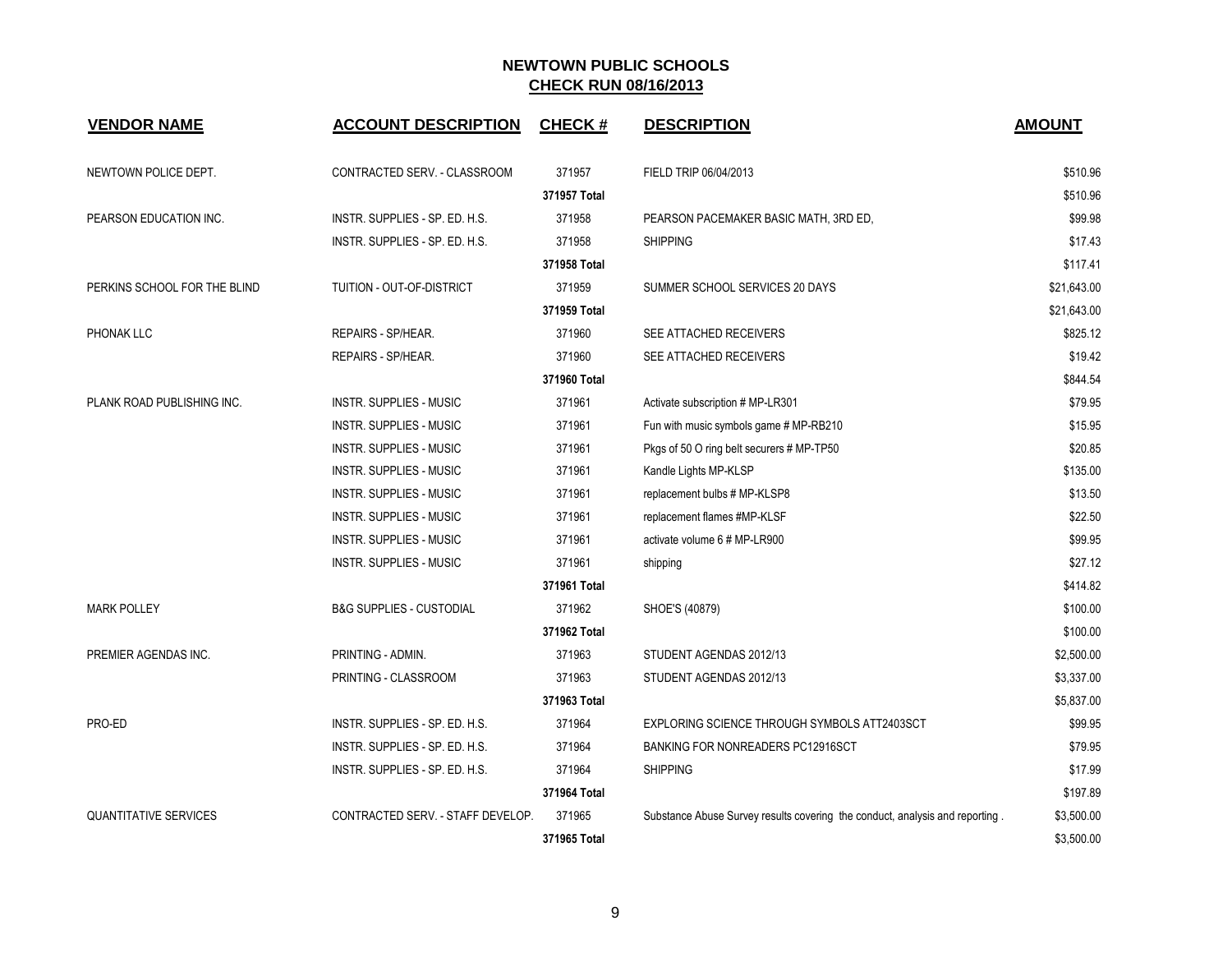| <b>VENDOR NAME</b>              | <b>ACCOUNT DESCRIPTION</b>       | <b>CHECK#</b> | <b>DESCRIPTION</b>                                                      | <b>AMOUNT</b> |
|---------------------------------|----------------------------------|---------------|-------------------------------------------------------------------------|---------------|
| REALLY GOOD STUFF INC.          | INSTR. SUPPLIES - CLASSROOM      | 371966        | Classroom Library racks, 159849RE, red bins                             | \$431.92      |
|                                 | INSTR. SUPPLIES - CLASSROOM      | 371966        | shipping/handling                                                       | \$62.39       |
|                                 |                                  | 371966 Total  |                                                                         | \$494.31      |
| JOHN R. REED                    | STAFF TRAVEL - SUPER.            | 371967        | MONTHLY EXPENSE & TRAVEL 2013/14                                        | \$300.00      |
|                                 |                                  | 371967 Total  |                                                                         | \$300.00      |
| RENAISSANCE LEARNING, INC.      | CONTRACTED SERV. - LIBRARY       | 371968        | Accelerated Reader and Accelerated Reader Hosting                       | \$4,954.00    |
|                                 |                                  | 371968 Total  |                                                                         | \$4,954.00    |
| <b>SCHOOL SPECIALTY</b>         | <b>INSTR. SUPPLIES - ART</b>     | 371969        | Art supplies: Needle tool 5 inch Heavy duty, Item 408031                | \$12.06       |
|                                 | <b>INSTR. SUPPLIES - ART</b>     | 371969        | Tissue paper, non bleeding, 12x18, Item 006183 Priced per Contract bid  | \$5.31        |
|                                 | INSTR. SUPPLIES - CLASSROOM      | 371969        | Grade 3 supplies: SEE ATTACHED: ruled paper, comp paper, chart pads     | \$169.25      |
|                                 | INSTR. SUPPLIES - CLASSROOM      | 371969        | Gr 4 supplies: SEE ATTACHED: highlighters, pens, comp books, easel pads | \$1,081.33    |
|                                 | INSTR. SUPPLIES - CLASSROOM      | 371969        | Classroom supplies-see attached-poly pocket folders, hvy duty folders,  | \$497.61      |
|                                 | INSTR. SUPPLIES - CLASSROOM      | 371969        | Desk Calendar 2013 2014                                                 | \$97.44       |
|                                 | INSTR. SUPPLIES - CLASSROOM      | 371969        | Sharpie Marker Orange                                                   | \$7.40        |
|                                 | INSTR. SUPPLIES - CLASSROOM      | 371969        | Sharpie Marker Purple                                                   | \$7.40        |
|                                 | INSTR. SUPPLIES - CLASSROOM      | 371969        | Sharpie Marker Blue                                                     | \$7.28        |
|                                 |                                  | 371969 Total  |                                                                         | \$1,885.08    |
| SHEFFIELD POTTERY INC.          | <b>INSTR. SUPPLIES - ART</b>     | 371970        | boxes Mass red clay                                                     | \$87.00       |
|                                 | <b>INSTR. SUPPLIES - ART</b>     | 371970        | mass white -no shipping                                                 | \$174.00      |
|                                 | <b>INSTR. SUPPLIES - ART</b>     | 371970        | Clay, Byrne, low fire, white, 50lb box MCNEW                            | \$145.00      |
|                                 | <b>INSTR. SUPPLIES - ART</b>     | 371970        | Shipping/Handling                                                       | \$107.50      |
|                                 |                                  | 371970 Total  |                                                                         | \$513.50      |
| <b>SOLUTIONS EAP</b>            | EMPLOYEE ASSISTANCE PROGRAM      | 371971        | EAP PER SESSION RATE 2013/14                                            | \$2,240.00    |
|                                 |                                  | 371971 Total  |                                                                         | \$2,240.00    |
| SOUTHBURY PRINTING CENTRE, INC. | PRINTING - B.O.E.                | 371972        | SCHOOL MEALS & BREAKFAST APPLICATION                                    | \$1,117.50    |
|                                 |                                  | 371972 Total  |                                                                         | \$1,117.50    |
| SUBURBAN STATIONERS INC.        | INSTR. SUPPLIES - CLASSROOM      | 371973        | Her point of View wire bound planners # FD35928                         | \$131.80      |
|                                 | INSTR. SUPPLIES - CLASSROOM      | 371973        | Array Card Stock PAC101199-no shipping                                  | \$22.29       |
|                                 |                                  | 371973 Total  |                                                                         | \$154.09      |
| SUPERIOR CLEANERS AND TAILORS   | INSTR. SUPPLIES - SP. ED. PREK-8 | 371974        | STARR PROGRAM LAUNDRY                                                   | \$15.45       |
|                                 |                                  | 371974 Total  |                                                                         | \$15.45       |